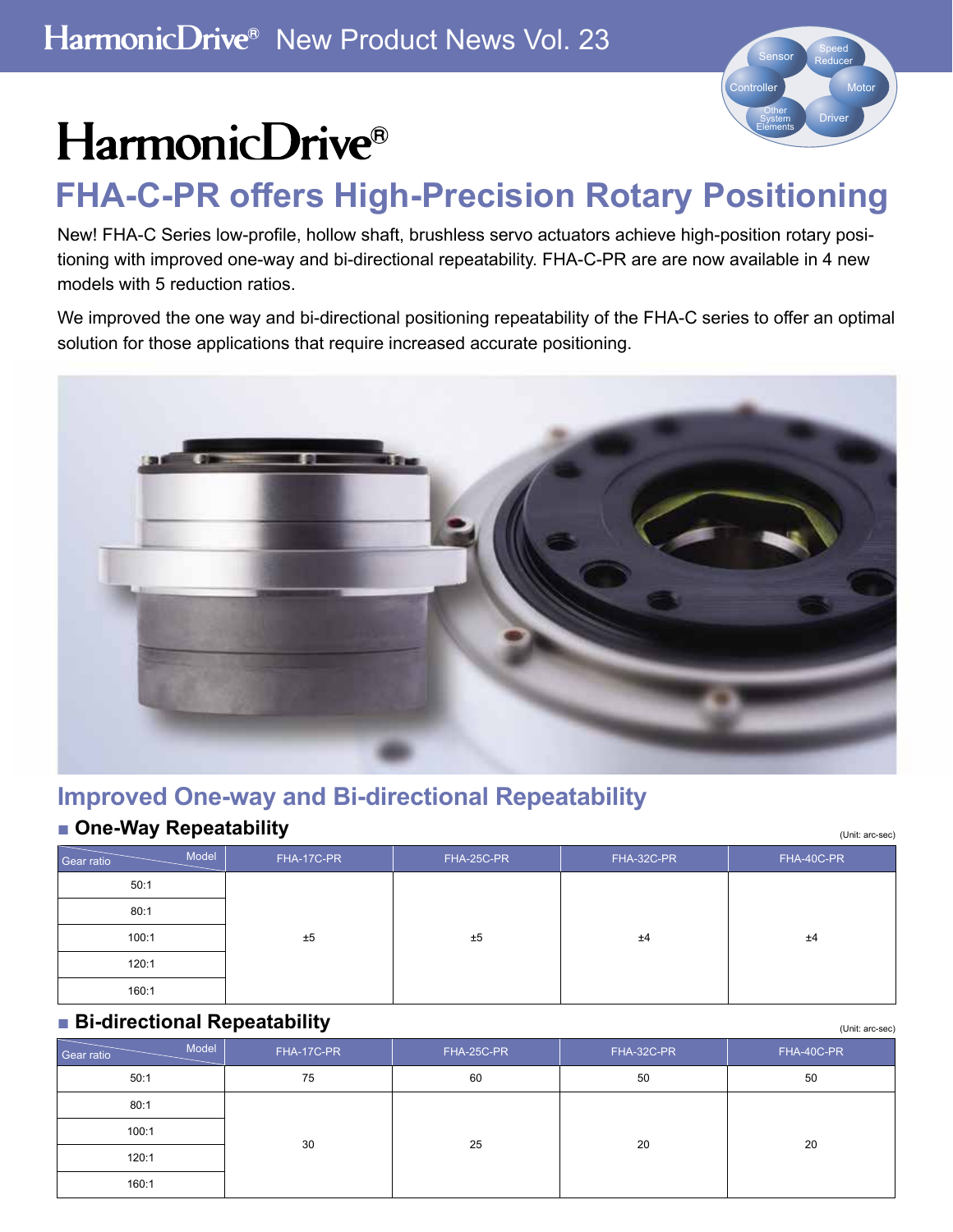# **The FHA-C-PR is optimal for rotary applications that require high repeatability.**



# ■ **Ordering Code**

# **FHA - 17 C - 50 - E 250 - PR** .<br>L. . . . . . . . . . . . . . . . Model: AC servo actuator FHA series . . . . . . . . . . . . .<br>6. . . . . . . . . . . . . . Design Version:

| MUUCI. AU SEI IU AUUAIUI TIIA SEITES     |
|------------------------------------------|
| $\cdot$ Size: 17, 25, 32, 40             |
| Design Version:                          |
| · Reduction ratio: 50, 80, 100, 120, 160 |
| Encoder type E: Incremental encoder      |
| Encoder resolution 250: 2500p/rev        |
|                                          |

i........... Option Symbols

#### **■ Special options**

| Option specification         | <b>Option descriptions</b>               | Symbol         |
|------------------------------|------------------------------------------|----------------|
| Power supply voltage<br>100V | Available for FHA-17C / 25C / 32C        | А              |
| Motor shaft brake            | For holding motor shaft                  | в              |
| With connector               | For motor (IP-20), for encoder (IP-40)   | C              |
| Cable extension              | 5m long motor cable and<br>encoder cable | F <sub>5</sub> |

| Option specification                | Option descriptions                                         | Symbol,   |
|-------------------------------------|-------------------------------------------------------------|-----------|
| Cable exit direction                | rear exit                                                   | κ         |
| Position sensor                     | Origin and end limits                                       |           |
| <b>High positioning</b><br>accuracy | Improved one-way and<br><b>Bi-directional repeatability</b> | <b>PR</b> |

Note: Contact us when using 2 or more options.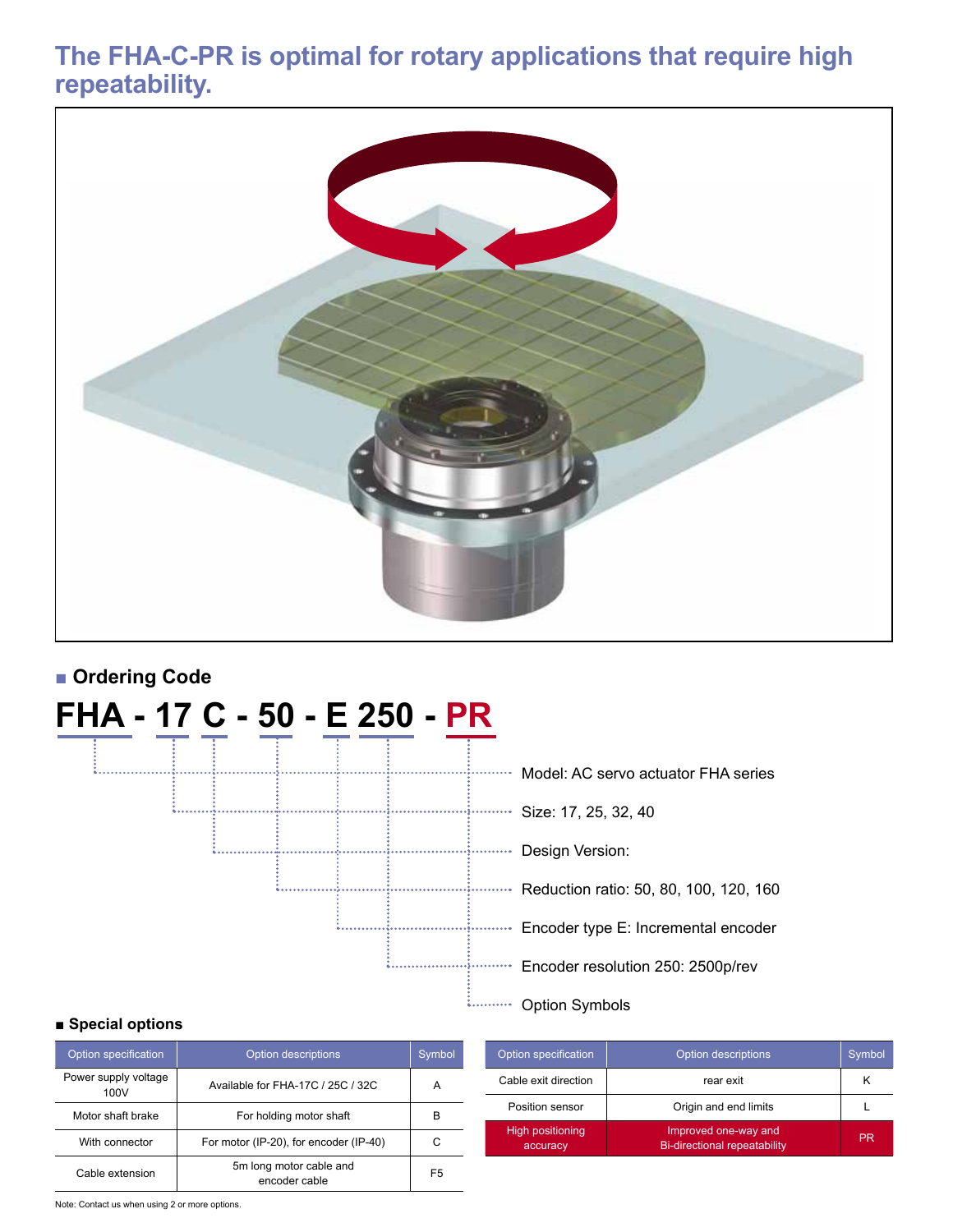## ■ **FHA-C-PR Specifications**

"200V" and "100V" in the table are referred to as the 200V specification (standard) and the 100V specification (option), respectively.

|                                        | <b>Model</b><br>Ratio |                              |              |                                                                                                                           | FHA-17C-xx-E250-PR |         |         |                       |                                                                                                                                                                                                                                                                                                                                                | FHA-25C-xx-E250-PR |                           |              |                                           |        | FHA-32C-xx-E250-PR   |                           |         |                           |        | FHA-40C-xx-E250-PR |                           |         |
|----------------------------------------|-----------------------|------------------------------|--------------|---------------------------------------------------------------------------------------------------------------------------|--------------------|---------|---------|-----------------------|------------------------------------------------------------------------------------------------------------------------------------------------------------------------------------------------------------------------------------------------------------------------------------------------------------------------------------------------|--------------------|---------------------------|--------------|-------------------------------------------|--------|----------------------|---------------------------|---------|---------------------------|--------|--------------------|---------------------------|---------|
| Item                                   |                       |                              | 50           | 80                                                                                                                        | 100                | 120     | 160     | 50                    | 80                                                                                                                                                                                                                                                                                                                                             | 100                | 120                       | 160          | 50                                        | 80     | 100                  | 120                       | 160     | 50                        | 80     | 100                | 120                       | 160     |
| Maximum torque *1                      |                       | $N \cdot m$                  | 39           | 51                                                                                                                        | 57                 | 60      | 64      | 150                   | 213                                                                                                                                                                                                                                                                                                                                            | 230                | 247                       | 260          | 281                                       | 364    | 398                  | 432                       | 453     | 500                       | 659    | 690                | 756                       | 820     |
| Maximum speed *1                       |                       | rpm                          | 96           | 60                                                                                                                        | 48                 | 40      | 30      | 90                    | 56                                                                                                                                                                                                                                                                                                                                             | 45                 | 37                        | 28           | 80                                        | 50     | 40                   | 33                        | 25      | 70                        | 43     | 35                 | 29                        | 22      |
| Torque                                 | 200 V                 | $N \cdot m/A_{rms}$          | 21           | 33                                                                                                                        | 42                 | 50      | 67      | 22                    | 36                                                                                                                                                                                                                                                                                                                                             | 45                 | 54                        | 72           | 27                                        | 43     | 54                   | 64                        | 86      | 31                        | 51     | 64                 | 76                        | 102     |
| constant *1                            | 100 V                 | $N \cdot m/A$ <sub>rms</sub> | 11           | 17                                                                                                                        | 21                 | 25      | 33      | 11                    | 17                                                                                                                                                                                                                                                                                                                                             | 22                 | 26                        | 36           | 16                                        | 26     | 33                   | 39                        | 52      |                           |        |                    |                           |         |
| Maximum                                | 200 V                 | $\mathsf{A}_{\mathsf{rms}}$  | 2.1          | 1.7                                                                                                                       | 1.6                | 1.4     | 1.1     | 7.3                   | 6.4                                                                                                                                                                                                                                                                                                                                            | 5.6                | 5.0                       | 4.0          | 11.4                                      | 9.2    | 8.0                  | 7.4                       | 5.9     | 17.3                      | 14.0   | 11.8               | 10.9                      | 9.0     |
| Current <sup>*1</sup>                  | 100 V                 | $A_{rms}$                    | 4.2          | 3.4                                                                                                                       | 3.2                | 2.7     | 2.2     | 15                    | 13                                                                                                                                                                                                                                                                                                                                             | 11                 | 10                        | 8.0          | 18                                        | 16     | 16                   | 12                        | 12      | ÷.                        | ÷.     | ä,                 | ä,                        | ÷.      |
| <b>EMF</b> voltage                     | 200 V                 | V/(rpm)                      | 2.3          | 3.7                                                                                                                       | 4.7                | 5.6     | 7.5     | 2.5                   | 4.1                                                                                                                                                                                                                                                                                                                                            | 5.1                | 6.1                       | 8.1          | 3.0                                       | 4.8    | 5.9                  | 7.2                       | 9.5     | 3.6                       | 5.7    | 7.2                | 8.6                       | 11.4    |
| constant                               | 100 V                 | V/(rpm)                      | 1.2          | 1.9                                                                                                                       | 2.4                | 2.8     | 3.8     | 1.3                   | 2.0                                                                                                                                                                                                                                                                                                                                            | 2.6                | 2.9                       | 4.1          | 1.5                                       | 2.9    | 3.0                  | 4.4                       | 4.8     |                           |        |                    |                           |         |
| Phase                                  | 200 V                 | $\Omega$ (20 $^{\circ}$ C)   |              |                                                                                                                           | 7.9                |         |         |                       |                                                                                                                                                                                                                                                                                                                                                | 2.6                |                           |              |                                           |        | 1.0                  |                           |         |                           |        | 0.73               |                           |         |
| resistance                             | 100 V                 | $\Omega$ (20 $^{\circ}$ C)   |              |                                                                                                                           | 2.0                |         |         |                       |                                                                                                                                                                                                                                                                                                                                                | 0.65               |                           |              |                                           |        | 0.25                 |                           |         |                           |        | $\sim$             |                           |         |
| Phase                                  | 200 V                 | mH                           |              |                                                                                                                           | 6.0                |         |         |                       |                                                                                                                                                                                                                                                                                                                                                | 2.6                |                           |              |                                           |        | 1.3                  |                           |         |                           |        | 1.5                |                           |         |
| inductance                             | 100 V                 | mH                           |              |                                                                                                                           | 1.5                |         |         |                       |                                                                                                                                                                                                                                                                                                                                                | 0.65               |                           |              |                                           |        | 0.33                 |                           |         |                           |        |                    |                           |         |
| Moment of                              | $(GD^2/4)$            | kg·m <sup>2</sup>            | 0.21         | 0.53                                                                                                                      | 0.83               | 1.2     | 2.1     | 0.90                  | 2.3                                                                                                                                                                                                                                                                                                                                            | 3.5                | 5.2                       | 9.2          | 2.1                                       | 5.3    | 8.2                  | 12                        | 21      | 5.5                       | 14     | 22                 | 32                        | 56      |
| Inertia                                | (J)                   | kgf cm·s <sup>2</sup>        | 2.1          | 5.4                                                                                                                       | 8.5                | 12      | 21      | 9                     | 23                                                                                                                                                                                                                                                                                                                                             | 37                 | 53                        | 94           | 21                                        | 54     | 84                   | 121                       | 215     | 56                        | 143    | 223                | 321                       | 569     |
| Allowable radial load                  |                       | kN                           |              |                                                                                                                           | 2.9                |         |         |                       |                                                                                                                                                                                                                                                                                                                                                | 4.9                |                           |              |                                           |        | 9.5                  |                           |         |                           |        | 14.7               |                           |         |
| Allowable axial load                   |                       | kN                           |              |                                                                                                                           | 9.8                |         |         | 14.7                  |                                                                                                                                                                                                                                                                                                                                                |                    |                           |              | 24.5                                      |        |                      |                           |         | 39.2                      |        |                    |                           |         |
| Max. moment capacity                   |                       | $N \cdot m$                  |              |                                                                                                                           | 188                |         |         |                       |                                                                                                                                                                                                                                                                                                                                                | 370                |                           |              | 530                                       |        |                      |                           | 690     |                           |        |                    |                           |         |
| Moment stiffness                       |                       | N·m/rad                      | 220 x $10^3$ |                                                                                                                           |                    |         |         | 490 x 10 <sup>3</sup> |                                                                                                                                                                                                                                                                                                                                                |                    | 790 x 10 <sup>3</sup>     |              |                                           |        | $1400 \times 10^{3}$ |                           |         |                           |        |                    |                           |         |
|                                        |                       | kgf·m/<br>arc min            |              |                                                                                                                           | 6.5                |         |         |                       |                                                                                                                                                                                                                                                                                                                                                | 15                 |                           |              | 23                                        |        |                      |                           |         | 42                        |        |                    |                           |         |
| One-way positioning<br>accuracy        |                       | arc-sec                      | 60           | 40                                                                                                                        | 40                 | 40      | 40      | 40                    | 30                                                                                                                                                                                                                                                                                                                                             | 30                 | 30                        | 30           | 40                                        | 30     | 30                   | 30                        | 30      | 40                        | 30     | 30                 | 30                        | 30      |
| One-way repeatability                  |                       | arc-sec                      |              |                                                                                                                           | ±5                 |         |         |                       |                                                                                                                                                                                                                                                                                                                                                | ±5                 |                           |              |                                           |        | ±4                   |                           |         |                           |        | ±4                 |                           |         |
| <b>Bi-directional</b><br>repeatability |                       | arc-sec                      | 75           | 30                                                                                                                        | 30                 | 30      | 30      | 60                    | 25                                                                                                                                                                                                                                                                                                                                             |                    |                           |              |                                           | 20     | 20                   | 20                        | 20      | 50                        | 20     | 20                 | 20                        | 20      |
| Motor encoder                          |                       |                              |              |                                                                                                                           |                    |         |         |                       |                                                                                                                                                                                                                                                                                                                                                | 25                 | 25                        | 25           | 50                                        |        |                      |                           |         |                           |        |                    |                           |         |
| Quad encoder resolution *2             |                       |                              |              |                                                                                                                           |                    |         |         |                       |                                                                                                                                                                                                                                                                                                                                                |                    |                           |              | 2500 pulse/revolution                     |        |                      |                           |         |                           |        |                    |                           |         |
|                                        |                       | Pulse/Rev                    | 500000       | 800000                                                                                                                    | 1000000            | 1200000 | 1600000 | 500000                | 800000                                                                                                                                                                                                                                                                                                                                         | 1000000            | 1200000                   | 1600000      | 500000                                    | 800000 | 1000000              | 1200000                   | 1600000 | 500000                    | 800000 | 1000000            | 1200000                   | 1600000 |
| Mass <sup>*3</sup>                     |                       | kg                           |              |                                                                                                                           | 2.8                |         |         |                       |                                                                                                                                                                                                                                                                                                                                                | 4.7                |                           |              |                                           |        | 7.1                  |                           |         |                           |        | 13.6               |                           |         |
| Enclosure                              |                       |                              |              |                                                                                                                           |                    |         |         |                       |                                                                                                                                                                                                                                                                                                                                                |                    |                           |              | Totally enclosed self-cooling type (IP44) |        |                      |                           |         |                           |        |                    |                           |         |
| <b>Environment conditions</b>          |                       |                              |              | Use indoors, and do not expose to direct sunlight.<br>Altitude: 1000 m or lower above sea level                           |                    |         |         |                       | Operating temperature: 0 to 40°C/Storage temperature: - 20 to 60°C<br>Operating humidity:/storage humidity: 20 to 80% RH (no condensation)<br>Vibration resistance: $24.5 \text{ m/s}^2$ (frequency: 10 to 400 Hz) / shock resistance: 294 m/s <sup>2</sup><br>Do not expose to dust, metal powder, corrosive gas, flammable gas, or oil mist. |                    |                           |              |                                           |        |                      |                           |         |                           |        |                    |                           |         |
| Motor insulation                       |                       |                              |              | Insulation resistance: 100MΩ or higher (500 VDC)<br>Dielectric strength voltage: 1500 VAC/min<br>Insulation class: Type F |                    |         |         |                       |                                                                                                                                                                                                                                                                                                                                                |                    |                           |              |                                           |        |                      |                           |         |                           |        |                    |                           |         |
| Orientation                            |                       |                              |              |                                                                                                                           |                    |         |         |                       |                                                                                                                                                                                                                                                                                                                                                |                    |                           | All position |                                           |        |                      |                           |         |                           |        |                    |                           |         |
|                                        |                       |                              |              | RTL-230-18, REL-230-18                                                                                                    |                    |         |         |                       | RTL-230-36,<br>REL-230-36                                                                                                                                                                                                                                                                                                                      |                    | RTL-230-18,<br>REL-230-18 |              | RTL-230-36,<br>REL-230-36                 |        |                      | RTL-230-18,<br>REL-230-18 |         |                           |        | ÷                  |                           |         |
|                                        |                       | <b>100VAC</b>                |              |                                                                                                                           |                    |         |         | HA-800A-3B-100        |                                                                                                                                                                                                                                                                                                                                                |                    |                           |              |                                           |        |                      |                           |         | HA-800A-6B-100            |        |                    |                           |         |
| Recommended drives                     |                       |                              |              |                                                                                                                           |                    |         |         |                       | RTL-230-18, REL-230-18                                                                                                                                                                                                                                                                                                                         |                    |                           |              |                                           |        |                      |                           |         | RTL-230-36,<br>REL-230-36 |        |                    | RTL-230-18,<br>REL-230-18 |         |
|                                        |                       | 200VAC                       |              |                                                                                                                           |                    |         |         | HA-800A-3B-200        |                                                                                                                                                                                                                                                                                                                                                |                    |                           |              |                                           |        |                      |                           |         | HA-800A-6B-200            |        |                    |                           |         |

The values in the table above show typical values for the output shaft.<br>\*1: They are typical characteristics in the case of combinations with our driver (driven with the ideal sine wave). (Ambient temperature: 25°C)<br>\*2: Th